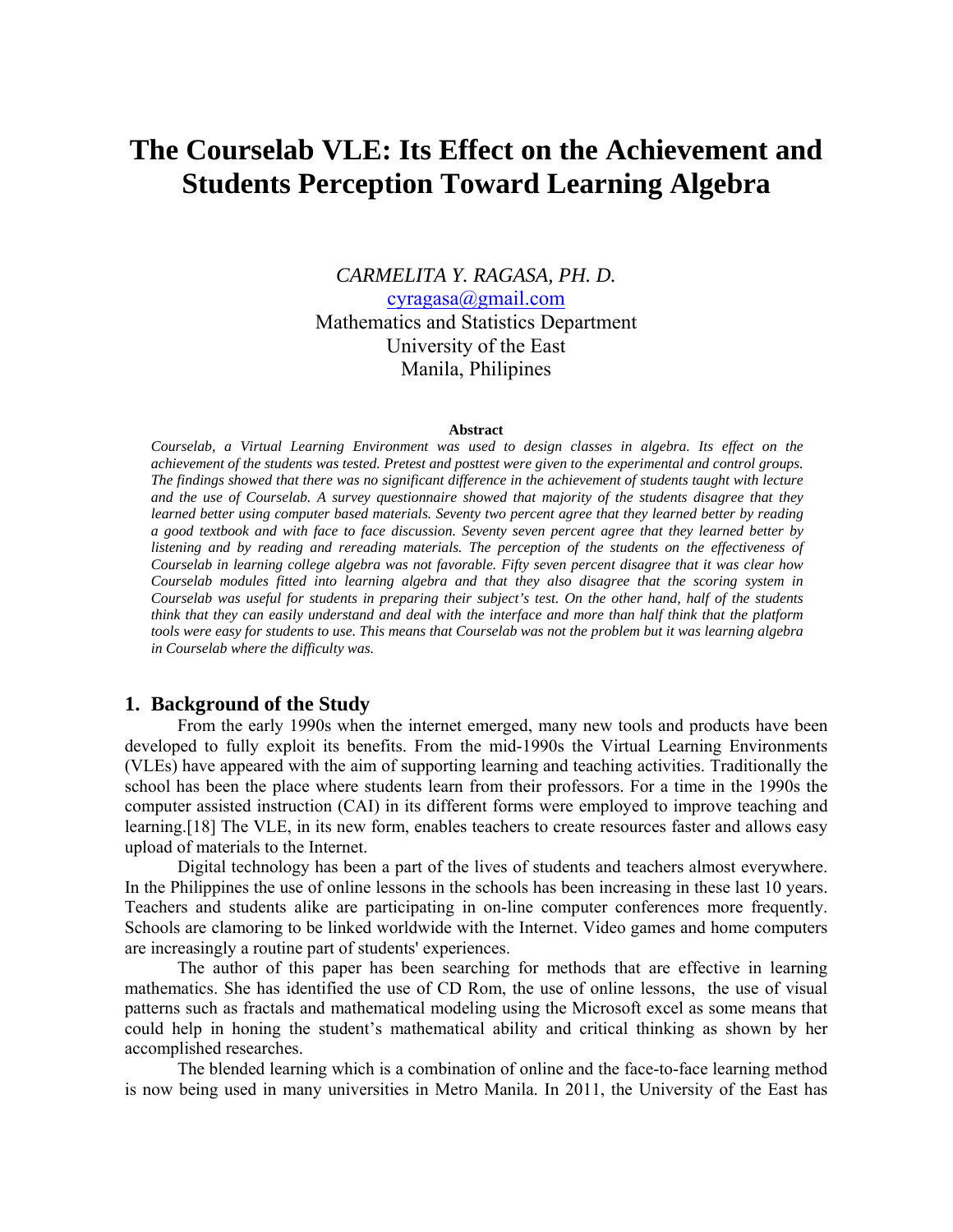embarked on the blended learning using Moodle as the VLE (Virtual Learning Environment) and has been effective in many subject areas. Unfortunately, some students have encountered problems such as the inability to connect to the Internet, problem with their username and password which resulted to inability to open the lesson and read it before the scheduled online quiz. There were also times when they missed the quiz because they cannot connect to the Internet. The search for a another method of student centered learning goes on. In this study the VLE was the Courselab software and that lessons were not posted online but was saved in the computers of a computer laboratory.

#### **2. The Courselab**

The Courselab has special features to meet the needs of the different types of learner. It has different multimedia content such as texts, graphics, audio and video which are the features used to create assessment and evaluation of knowledge gathered from the lesson. It also enhances the ability to self-learn, self-test and self-report. Through Courselab one can create an interactive lesson with the use of features like the navigation button (previous and next). It contains a tab where learners can easily choose the slide which they want to explore more at their own learning pace. It can facilitate mastery by reviewing or replaying the lessons until they achieve mastery.

Courselab can be used to create tests which give instant feedback to the students. Unlike the classroom setup where they wait for answers given by teachers, Courselab with its instant answers to questions will make them more confident in assessing their individual learning level. Moreover, professors are able to assess students' learning without spending too much time marking students' work. The use of different multimedia content such as text, graphics and video is also a way to make learning more effective.

Although the lessons on Courselab could be uploaded in the web, in this study it was intended for classroom use only. This is to avoid the problem that students have difficulty downloading their lessons online since there are problems with internet connections in the country. The Courselab lessons were saved in each of the computer in a computer laboratory. However, the students were allowed to copy the lessons and use them at home. But in all class meetings the students in the experimental group viewed the lessons on Courselab in the computer laboratory during their class period. The lessons were not made available online. The intention is for the students to learn the lessons in the classroom with the use of the computer and to avoid excuses such as the inability to access lessons due to unavailable internet connection. Clarifications were done by the professor when there were questions by the students. Otherwise the students were left to themselves. Each student used a desktop to access their lesson.

In the first experiment, there were four modules, each around 7-15 slides. Each slide contains explanation of the lessons or activities, or short quiz on topics of the real number system, polynomial, special products, and factoring. The second experiment when the two groups exchanged roles consisted of three modules the topics were on fractions (simplifying fractions, fundamental operations on fractions, complex fractions, continued fractions), rational exponents or radicals (simplifying radicals, addition, subtraction, multiplication, division of radicals), functions (types of functions, addition, subtraction, multiplication, and division of functions, composition of functions, domain and range, inverse functions, graphing of functions and inverse functions). There were 10-15 slides in each module containing the lessons or activities or a quiz.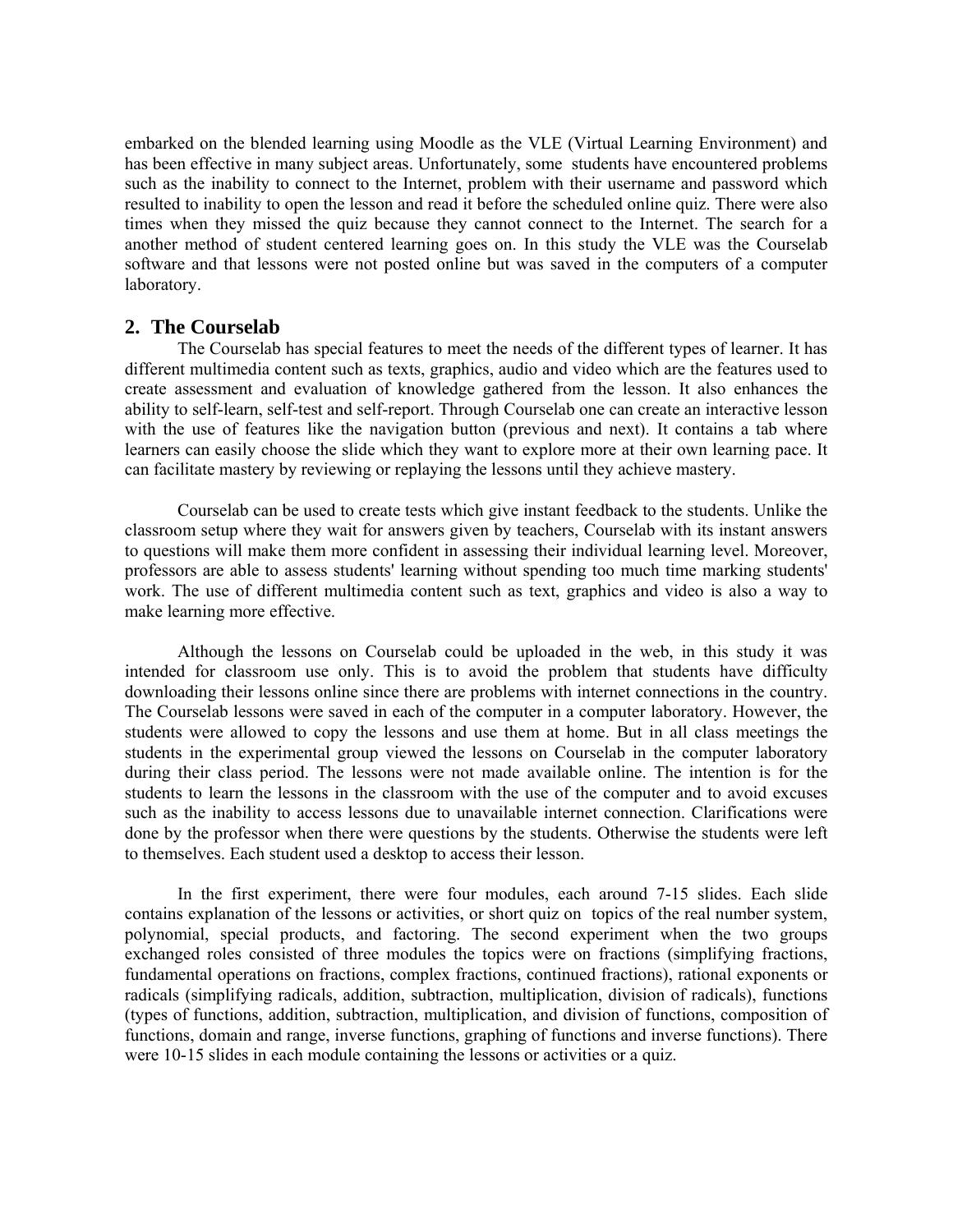## **3. Research Problem**

The paper aims to answer the following questions:

- 1. Is there a significant difference between the achievement pretest of the students taught with Courselab and those taught with traditional lecture method?
- 2. Is there a significant difference between the achievement posttest of the students taught with Courselab and those taught with traditional lecture method?
- 3. Is there a significant difference between the pretest and the posttest of the achievement of the students taught with lecture method?
- 4. Is there a significant difference between the pretest and the posttest of the achievement of the students taught with the Courselab?
- 5. Is the perception of students learning algebra using the Courselab more positive than those that are taught with the traditional lecture method?

#### **4. Scope and Delimitation**

The modules created in Courselab were limited to the topics on real numbers and their properties, rules on signed numbers, series of operations, algebraic expressions and polynomials, laws of positive and negative exponents, products of polynomials, divisions of polynomials, synthetic division, special products, factoring, simplifying fractions, addition, subtraction, multiplication and division of fractions, complex fractions, laws of radicals, addition, subtraction, multiplication and division of radicals. These topics were distributed in six modules.

#### **5. Research Method**

The research method was quasi experimental method for non-equivalent groups since the students in both the experimental and control groups were not randomly assigned. The first three months of the research project was devoted to the creation of the six modules.

In this study one section of college algebra students was the experimental group (taught with Courselab) and another section was the control group (taught with lecture) in the preliminary period which lasts for six weeks. The experimental and control groups exchanged roles in the midterm. The pretest in the prelim period showed that one group has higher mean score and using the t-test for independent samples the difference is significant. It was those in the control group who got higher scores in the pretest and since the result of the experiment showed that the posttest was higher in the control group it is because their pretest was already higher to begin with. Hence the experiment was repeated in the midterm to see if with the topics for midterm the two groups were equivalent to start with.

A teacher made questionnaire was the pretest and posttest to measure achievement of the students in each of the grading period. Two questionnaires to find out the students' learning perceptions were also constructed. One questionnaire was answered by each student involving the manner by which the students do well in school and the other was to find out the perception of the students on the effectiveness of Courselab in learning college algebra.

### **6. Review of Related Literature**

In the last 15 years, education has benefited from a real e-revolution. Most schools and universities now have a functioning **Virtual Learning Environment** (VLE). Examples include Moodle, WebCT and Blackboard. The University of the East uses the Moodle.

The benefits of using a Virtual Learning Environment in schools are countless but some studies show that there are disadvantages. One of these disadvantages is the inability of the teachers to cope with the computer savvy youth of today. To create lessons in VLE as dynamic and versatile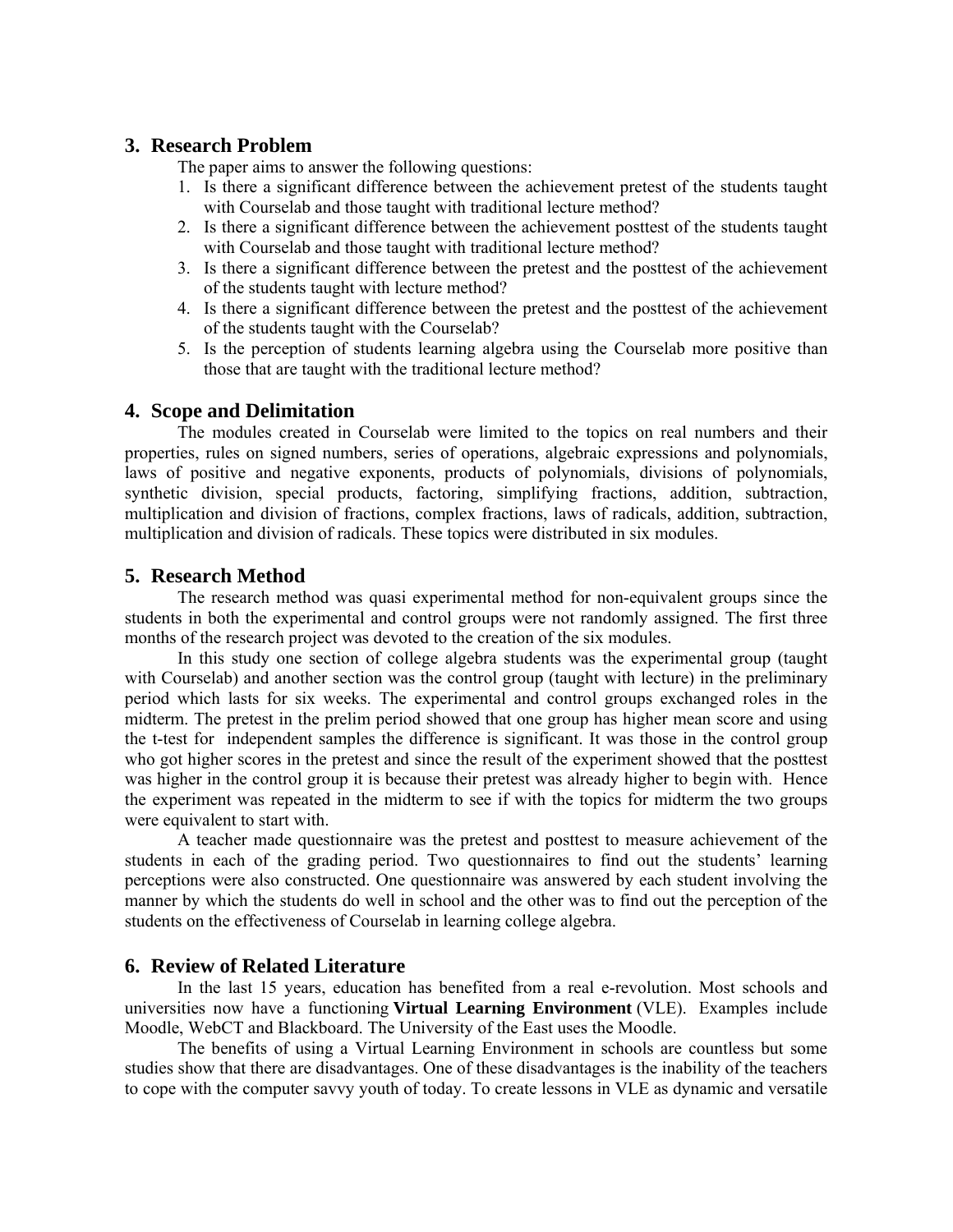as Facebook, Tumblr and Twitter is a challenge for a teacher preparing lessons in VLE.[10] Moreover, a large percentage of teachers remain reluctant and skeptical about the Internet.[16] For someone who is not familiar with technology it can be overwhelming and confusing.[20] In the secondary education the use of technology is low in mathematics and geometry courses. [8] Furthermore there is a weak correlation between students taught using VLE and lecture method. Undoubtedly, the VLEs have some potential effects on learning however there is no proof of its superiority in terms of learning outcomes. [5]

Although many have not understood the VLE completely it has been used widely in the virtual world gaming, the virtual worlds in education and in the training of employees in the industries [13]. By the use of VLE students begin to take responsibility for their own learning, and are motivated to correct their work.[15] Greater understanding of mathematical concepts is facilitated by the teacher–student interactivity in VLE in subjects calculus and basic statistics.[7] Web-based technology has a dramatic impact on learning and teaching.[19] With regard to attitude, the posttest attitude scores between students taught with VLE and traditional method groups are significantly different in favor of the students taught with VLE.[14] However, another study found that there is no statistically significant change in students' attitudes towards mathematics and computer except for acquiring computer confidence.[2] Consequently, the success of a VLE depends to a considerable extent on student acceptance and use of an e-learning system.[21]

Students' motivation for mathematics appeared to be positively related to the combination of lessons made for the whiteboard and availability of these lessons on the VLE.[12] A study shows that there is statistically significant additional learning gains of students using a combination of self-paced software and class-paced textbooks compared with students using a traditional curriculum.[19] In a neuroscience and experimental science courses it was found out that raw average scores were significantly higher for the students in the VLE compared to those in the conventional classroom setting. [4]. In higher education institutions, there has been an increase in communication, incorporation of collaborative pedagogical models with the use of VLE. There is a sense of connectedness, of shared passion and a deepening of knowledge to be derived from ongoing interaction.[6] [8]

Interaction with a VLE depends on a number of factors, including student learning style and motivational approach, and the design and functionality of the VLE: First, the content of work needs to be relevant, useful and at the correct level for the student; Second, any technology based support needs to be easy to use; and Third, students need to be initiated into using the full range of VLE capabilities from the outset of their learning journey.[3] The Courselab claims to possess these qualities. Some lessons created in the Courselab are on CDROM primarily because it enables teachers to share this resource easily among themselves. This way there would be no need to download the software or print materials. CDROM also saves teacher's time who do not have to make demonstration many times to different classes. The use of CDROM can be optimized as it can be shared among students and be used at any time.[1]

While computers are an important part of education, they cannot replace the natural world. How a stream's ecosystem works can be seen through a computer, but to get a full and authentic understanding, students must take a trip to a stream, and perform their own observations and tests. The hypothetical cyber-realistic demonstrates only a limited view of natural life. [17]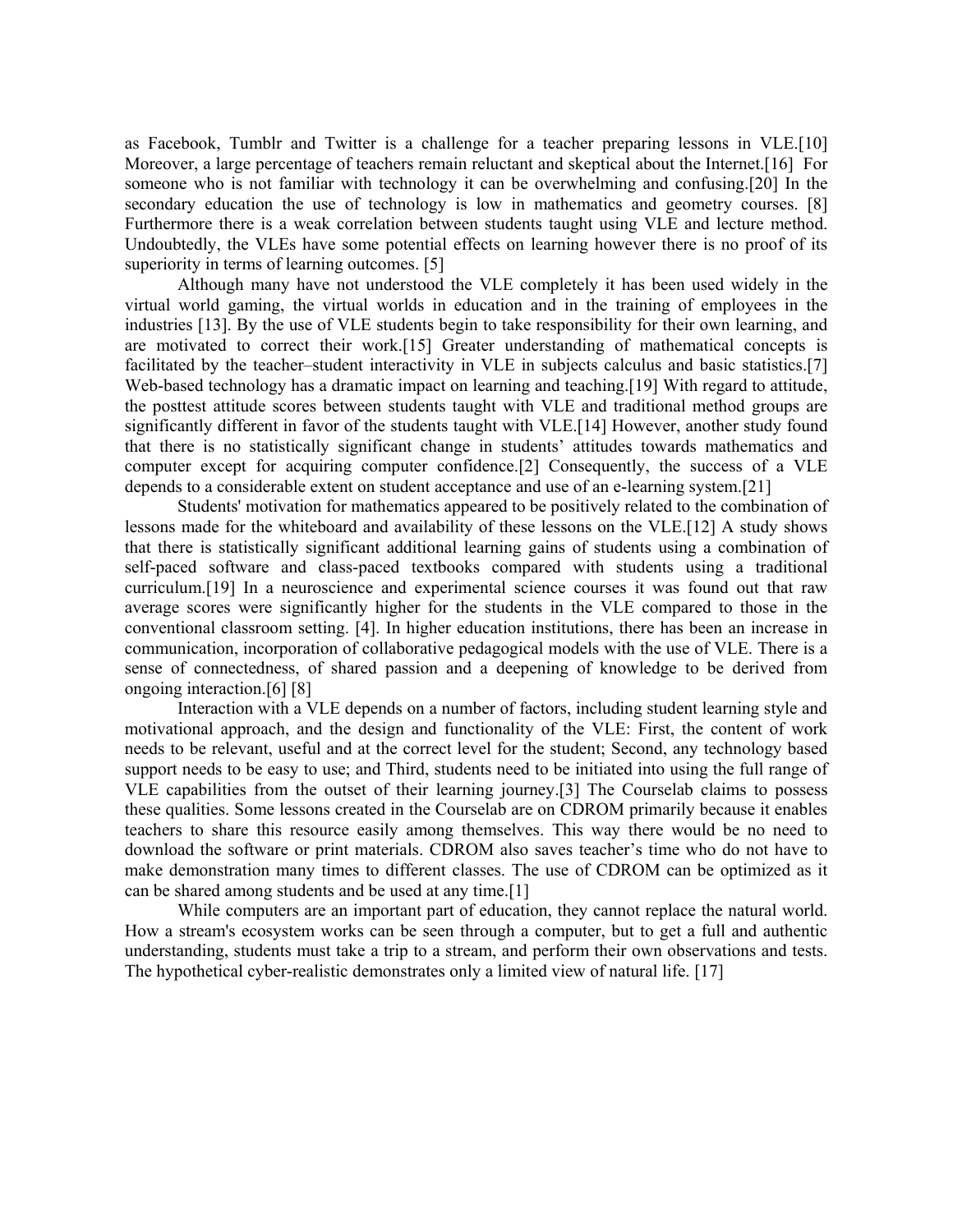## **7. Analysis of Data**

## **Results of the First Experiment**

To answer the question whether there is a significant difference between the mean scores of the pretest and the posttest in both groups the paired t-test was used using SPSS 17.5 program.Table 1 shows that at the start of the experiment the control group had higher mean score and this is significant using the t-test for independent samples (table 3) but more dispersed scores and at the end of the experiment the control group was less dispersed with higher posttest results.

|        | Group                  | Mean  | N  | Std.<br>Deviation | Std. Error<br>Mean |
|--------|------------------------|-------|----|-------------------|--------------------|
| Pair 1 | Experimental pre-test  | 12.50 | 36 | 4.123             | .687               |
|        | Experimental post-test | 19.00 | 36 | 4.548             | .758               |
| Pair 2 | Control pre-test       | 14.97 | 39 | 4.749             | .760               |
|        | Control post-test      | 20.28 | 39 | 3.845             | .616               |

. **Table 1 Paired Samples Descriptive Statistics Prelim Experiment**

Table 2 shows that there is a significant difference in the mean scores of the pretest and the posttest of the experimental group and similarly a significant difference in the mean scores of the control group. This means that the experimental group learned significantly with the use of the Courselab modules and the control group learned significantly from the lecture method as well.

|        |                           |                                                    | <b>Paired Differences</b> |                       |          |          |             |    |                           |
|--------|---------------------------|----------------------------------------------------|---------------------------|-----------------------|----------|----------|-------------|----|---------------------------|
|        |                           | 95%<br>Confidence<br>Interval of the<br>Difference |                           |                       |          |          |             |    |                           |
|        |                           | Mean                                               | Std.<br>Deviatio<br>n     | Std.<br>Error<br>Mean | Lower    | Upper    |             | df | Sig.<br>$(2 -$<br>tailed) |
| Pair 1 | ExptPre - ExptPost        | $-6.500$                                           | 3.982                     | .664                  | $-7.847$ | $-5.153$ | $-9.794$ 35 |    | .000                      |
|        | Pair 2 Contpre - Contpost | $-5.308$                                           | 3.812                     | .610                  | $-6.544$ | $-4.072$ | $-8.694$ 38 |    | .000                      |

**Table 2 Paired Samples Test Prelim Experiment**

Using the two tailed test of the independent t-test, Table 3 gives  $p=0.019<0.05$  for equal variances assumed and the value p=0.018<0.05 for equal variances not assumed. In both cases there is a significant difference between the pretests of the two groups. It is to be noted that the two groups were not equivalent at the start of the experiment for there was a significant difference between the pretests of the two groups.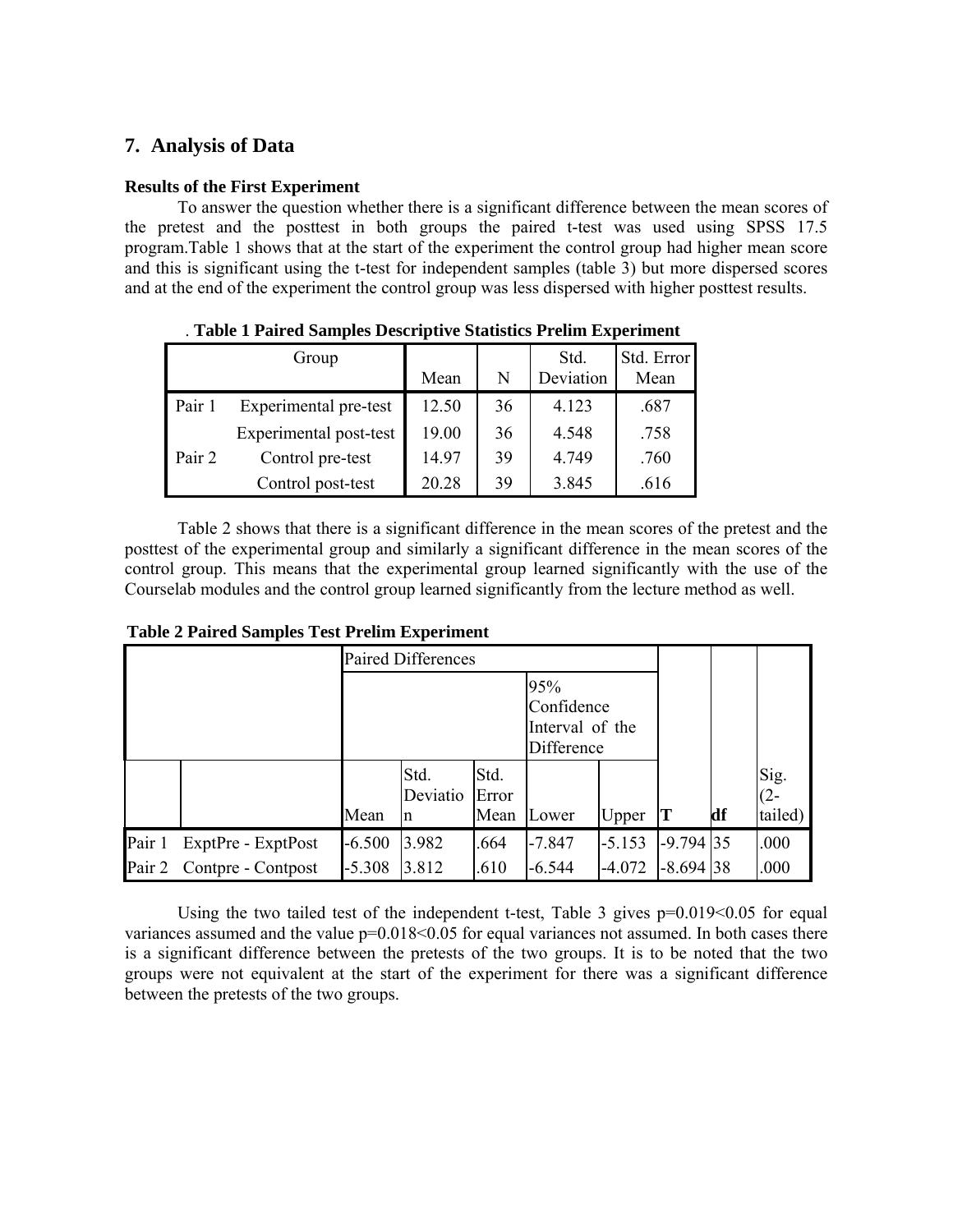|                   |                                      | Levene's Test<br>for<br>of Variances | Equality |          | t-test for Equality of Means | 95%             | Confidence               |                        |           |
|-------------------|--------------------------------------|--------------------------------------|----------|----------|------------------------------|-----------------|--------------------------|------------------------|-----------|
|                   |                                      |                                      |          |          |                              |                 |                          | Interval of Difference |           |
|                   |                                      | F                                    | Sig.     | It       | df                           | Sig.<br>tailed) | $(2$ -Mean<br>Difference | Lower                  | Upper     |
| Pretest<br>Prelim | Equal<br>variances<br>assumed        | 1.858                                | .177     | $-2.400$ | 73                           | .019            | $-2.47436$               | $-4.52870$             | $-.42002$ |
|                   | Equal<br>variances<br>not<br>assumed |                                      |          | $-2.414$ | 72.739                       | .018            | $-2.47436$               | $-4.51716$             | $-.43156$ |

## **Table 3 Independent Samples Test Prelim Experiment**

To test whether there is a significant difference in the posttest of the experimental and control groups the Analysis of Covariance was used with the final examination as a covariate. The pretest of the two groups shows that the mean scores were not equivalent since the two groups were not randomly assigned to the two sections. The covariate was included in the analysis to control for the differences on the independent variable. The primary purpose of the test of the covariate is that it evaluates the relationship between the covariate and the dependent variable, controlling the independent variable (i.e., for any particular group).

Before conducting an ANCOVA – the homogeneity-of-regression (slope) assumption was first tested. The test evaluates the interaction between the covariate and the independent variable in the prediction of the dependent variable. A significant interaction between the covariate and the factor suggests that the differences on the dependent variable among groups vary as a function of the covariate. The interaction source is labeled pretest\*final exam (Table 4). The results suggest the interaction is not significant,  $F = .590$ ,  $p = .857$ . That is,  $p(.857) \ge .05$ ). Based on this finding, ANCOVA may be used (Table 6).

| Source               | Type III Sum<br>of Squares | df | Mean Square F |       | Sig. |
|----------------------|----------------------------|----|---------------|-------|------|
| Corrected Model      | $815.467$ <sup>a</sup>     | 33 | 24.711        | 2.021 | .017 |
| Intercept            | 68.680                     |    | 68.680        | 5.618 | .023 |
| Pretest              | 142.245                    | 14 | 10.160        | .831  | .633 |
| Final Exam           | 74.383                     |    | 74.383        | 6.085 | .018 |
| Pretest * Final Exam | 101.018                    | 14 | 7.216         | .590  | .857 |
| Error                | 501.200                    | 41 | 12.224        |       |      |
| Total                | 30325.000                  | 75 |               |       |      |
| Corrected Total      | 1316.667                   | 74 |               |       |      |

**Table 4 Tests of Between-Subjects Effects Checking if Final Exam can be A Covariate** Dependent Variable: Posttest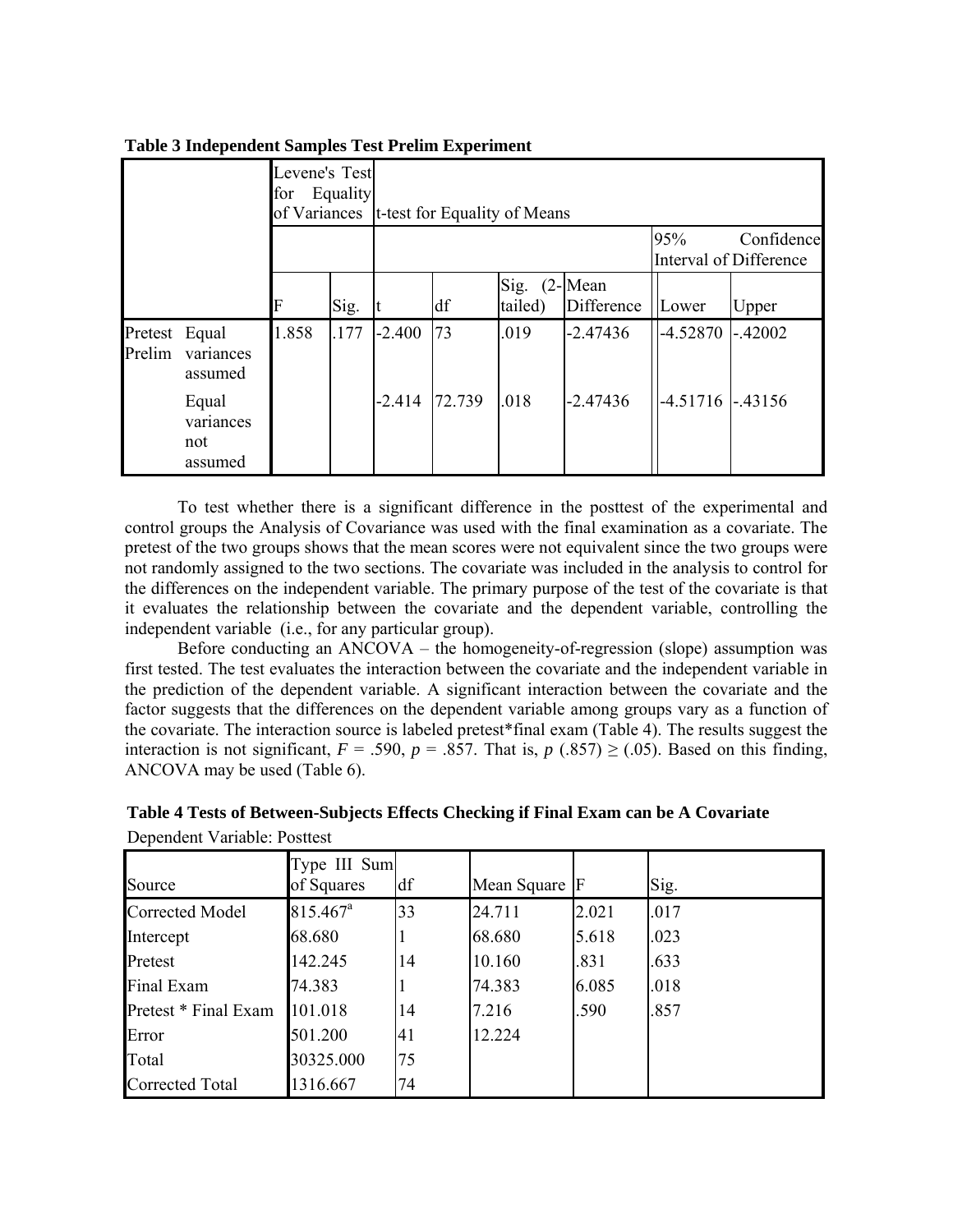Table 5 shows that the underlying assumption of homogeneity of variance for the one-way ANCOVA has been met – as evidenced by  $F(18, 56) = 1435$ ,  $p = .152$ . That is,  $p(.152) > \alpha(.05)$ .

Table 5 Levene's Test of Equality of Error Variances<sup>a</sup> Prelim Experiment Dependent Variable:Posttest Prelim

| F     | $4f^*$<br>iuli. | df2 | $\sim$<br>$\sim$<br>DIE. |
|-------|-----------------|-----|--------------------------|
| 1.435 | $\circ$<br>10   | υv  | $\sim$ $\sim$<br>.104    |

In the first experiment of this study, the relationship between the covariate and the dependent variable is significant,  $F(1, 55) = 7.003$ ,  $p = .011 < .05$ . Had this not been significant, the question then would be on the appropriateness of the selection of the covariate since the covariate must be linearly related to the dependent variable.

The results shown in Table 6 are as follows: The group source (pretest on the SPSS output) evaluates the null hypothesis that the population adjusted means are equal. The results of the analysis indicate that this hypothesis should be accepted,  $F(1, 55) = 1.468$ ,  $p = .139$ > .05. Therefore there is no significant difference in the mean of the posttest of the two groups.

|                        | III<br>Type<br>Sum<br>of |    |               |        |      |
|------------------------|--------------------------|----|---------------|--------|------|
| Source                 | Squares                  | df | Mean Square F |        | Sig. |
| <b>Corrected Model</b> | $714.449$ <sup>a</sup>   | 19 | 37.603        | 3.434  | .000 |
| Intercept              | 463.790                  |    | 463.790       | 42.358 | .000 |
| Final Exam             | 76.683                   |    | 76.683        | 7.003  | .011 |
| <b>Pretest</b>         | 289.261                  | 18 | 16.070        | 1.468  | .139 |
| Error                  | 602.217                  | 55 | 10.949        |        |      |
| Total                  | 30325.000                | 75 |               |        |      |
| Corrected Total        | 1316.667                 | 74 |               |        |      |

#### **Table 6 Test of Between Subject Effects**

Dependent Variable: Posttest Prelim

#### **Result of second experiment**

The experiment was repeated and the two groups were interchanged roles, ie., the control group became the experimental and the experimental the control group. Table 7 shows that the mean score of the pretest of the control group was 6.32 while that of the posttest was 19.26 a difference of 12.94 with a standard deviation of 2.16 in the pretest and 4.69 in the posttest. Scores in the posttest was more dispersed than that of the pretest. On the other hand the pretest of the experimental groups was 6.79 and the posttest was 20.5 a difference of 13.71 with standard deviation of 2.25 in the pretest and 3.58. The difference in the standard deviation was less in the experimental group as compared to the control group. This means that the experimental group was less dispersed in the posttest than that of the control group.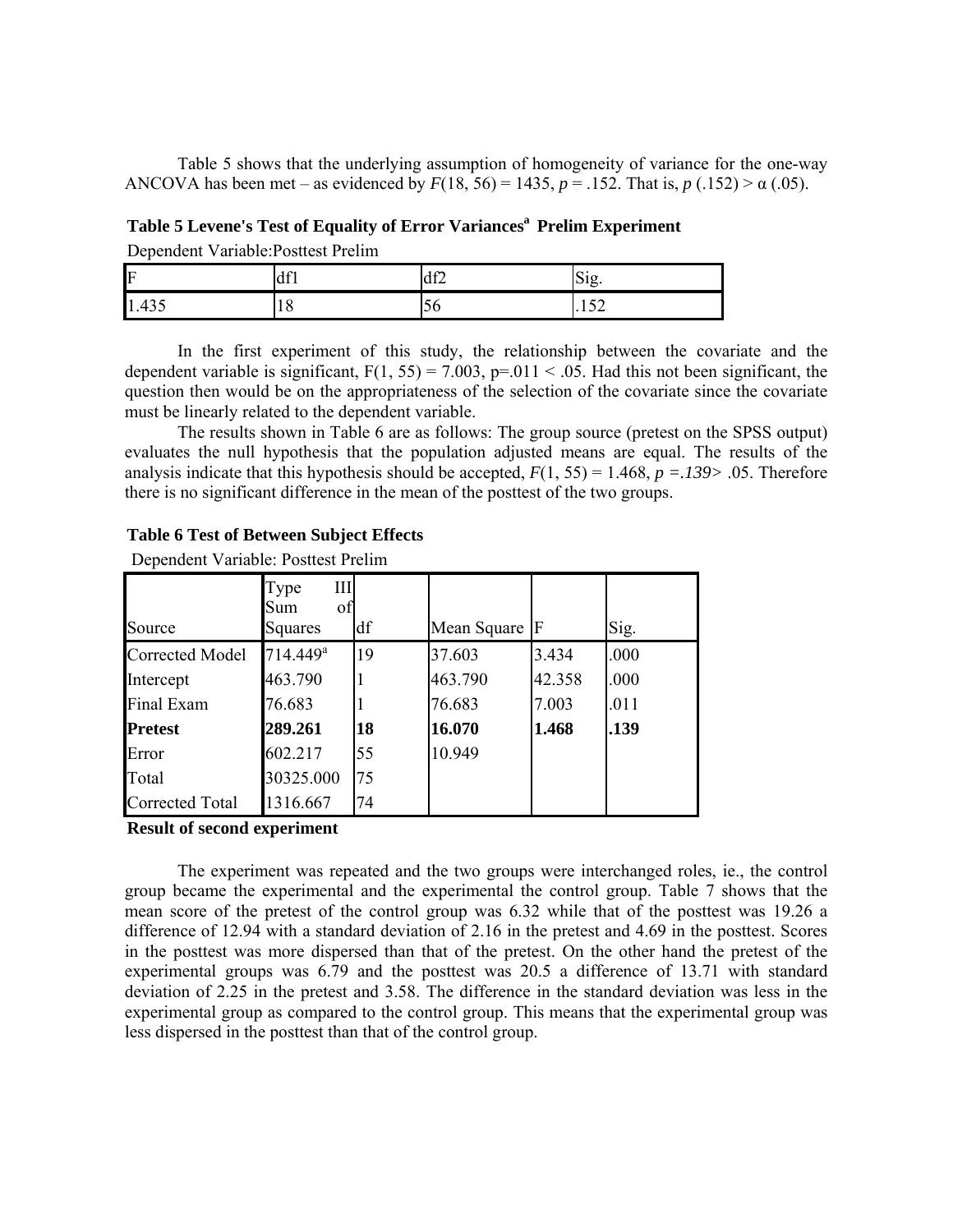|        |                          | Mean    |    | Std.<br>Deviation | Std.<br>Error<br>Mean |
|--------|--------------------------|---------|----|-------------------|-----------------------|
| Pair 1 | pretest control 6.3235   |         | 34 | 2.15632           | .36981                |
|        | posttest control 19.2647 |         | 34 | 4.69241           | .80474                |
| Pair 2 | pretest exptl            | 6.7619  | 42 | 2.25031           | .34723                |
|        | posttest expt            | 20.5000 | 42 | 3.57669           | .55189                |

**Table 7 Paired Samples Statistics Midterm Experiment**

Table 8 shows the test of significance between the pretest and posttest of thecontrol group and that of the experimental group using the t-test for dependent samples. The t-value of the paired differences of the pretest and posttest of the control group was -16.07 which was significant at the 0.05 level of significance. Similarly the t-value of the paired differences of the experimental group was -18.69 which was significant at the 0.05 level of significance. This means that the two groups learned significantly from the teaching method each had receive.

T**able 8 Paired Samples Test Midterm Experiment**

|                                                       |                                        |      | <b>Paired Differences</b>    |               |                                                 |          |             |    |                 |
|-------------------------------------------------------|----------------------------------------|------|------------------------------|---------------|-------------------------------------------------|----------|-------------|----|-----------------|
|                                                       |                                        |      |                              |               | 95% Confidence<br>Interval of the<br>Difference |          |             |    |                 |
|                                                       |                                        | Mean | Std.<br>Deviation Mean Lower | Std.<br>Error |                                                 | Upper    |             | df | Sig. (2-tailed) |
| Pair 1                                                | pretest-posttest-12.94 4.70<br>control |      |                              | .805          | $-14.58$                                        | $-11.30$ | $-16.07$ 33 |    | .000            |
| Pair 2<br>pretest-posttest-13.74 4.76<br>experimental |                                        |      |                              | .735          | $-15.22$ $-12.25$                               |          | $-18.69$ 41 |    | .000            |

The mean score of the pretest for the control group was 6.32 while that of the experimental group was 6.76 a difference of 0.44 which was not significant at the 0.05 level of significance (Table 9) while the posttest of the control group was 19.26 and the experimental group was 20.5 a difference of 1.24 which was not significant either in the 0.05 level of significance (Table 12). However the mean difference was higher in the posttest than in the pretest by 0.8. This means that the experimental group using the courselab had learned better than the control group. To test whether the pretests of the control and experimental groups were significantly different the t-test for independent samples was used. The experimental group had mean score equivalent to 6.7619 while the control group had mean score of 6.3235 a mean difference of 0.4384 (Table 12). To find out if this difference is significant the t-test for independent samples was used.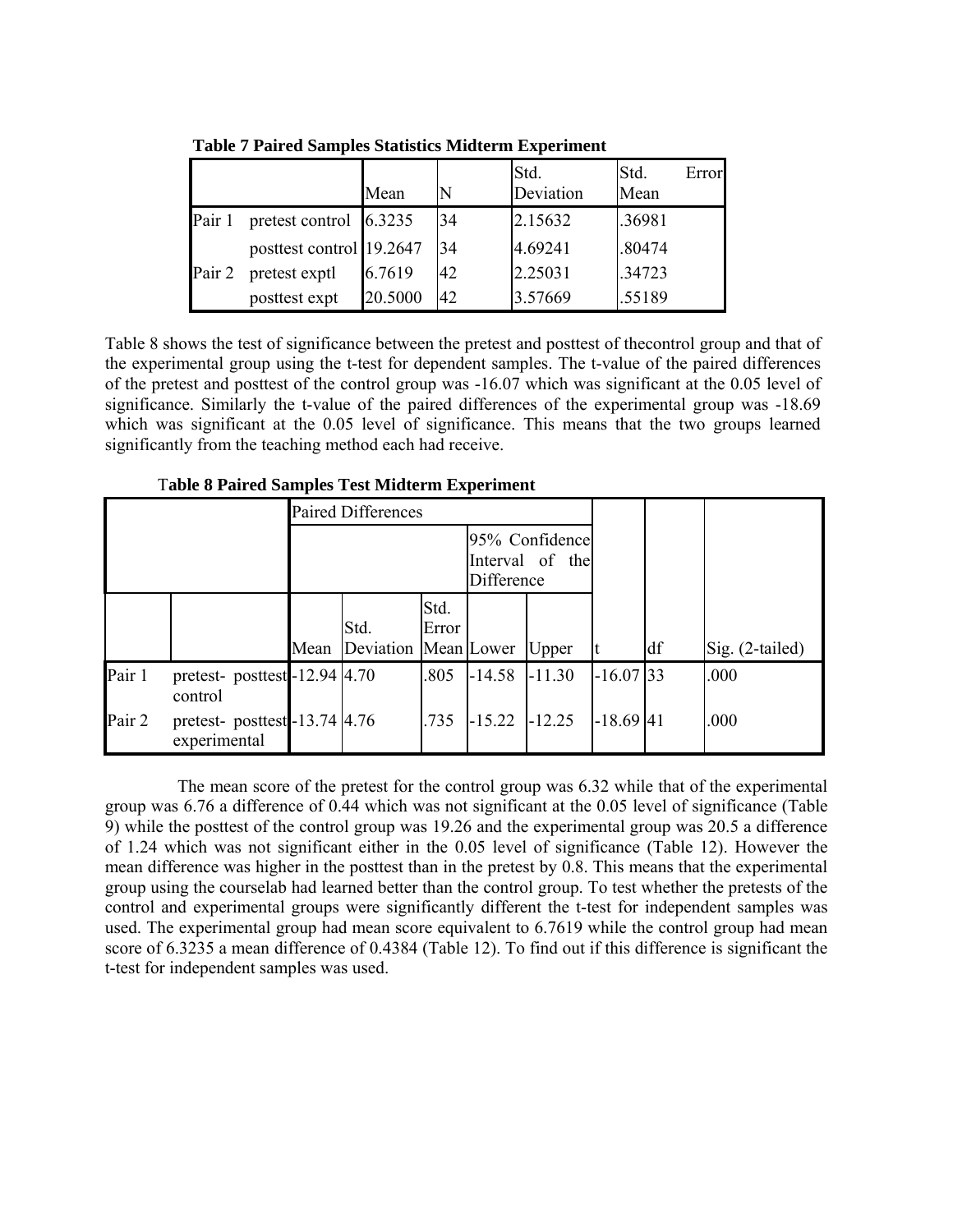**Table 9 Group Statistics**

|        | Group                       |    | Mean   | Std.<br>Deviation | Std.<br>Error<br>Mean |
|--------|-----------------------------|----|--------|-------------------|-----------------------|
| Midter | Pretest Experiment 42<br>al |    | 6.7619 | 2.25031           | .34723                |
| m      | Control                     | 34 | 6.3235 | 2.15632           | .36981                |

Table 10 gives the p value of .392 which was greater than 0.05 for equal variances assumed and the p value of .390 which was also greater than 0.05 for equal variances not assumed. In both cases the two groups were not significantly different.

|  |  | <b>Table 10 Independent Samples Test</b> |  |  |  |
|--|--|------------------------------------------|--|--|--|
|--|--|------------------------------------------|--|--|--|

|         |                                       |     | Levene's<br>Test<br>Variances | for<br>Equality of |      | t-test for Equality of Means |                           |                              |                     |                                                 |         |
|---------|---------------------------------------|-----|-------------------------------|--------------------|------|------------------------------|---------------------------|------------------------------|---------------------|-------------------------------------------------|---------|
|         |                                       |     |                               |                    |      |                              |                           |                              |                     | 95% Confidence<br>Interval of the<br>Difference |         |
|         |                                       |     | F                             | Sig.               |      | df                           | Sig.<br>$(2 -$<br>tailed) | Mean<br>Differenc Std.<br>le | Error<br>Difference | Lower                                           | Upper   |
| Pretest | Equal<br>Midterm variances<br>assumed |     | .039                          | .845               | .860 | 74                           | .392                      | .43838                       | .50959              | $-.57699$                                       | 1.45375 |
|         | Equal<br>variances<br>assumed         | not |                               |                    |      | 864 71.873 .390              |                           | .43838                       | .50727              | $-.57288$                                       | 1.44964 |

As in the first experiment before conducting the ANCOVA – the homogeneity-ofregression (slope) assumption was first tested. The interaction source was labeled pretest\*final exam (Table 11). The results suggest the interaction is not significant,  $F = 1.970$ ,  $p = .076$ . That is,  $p(.076) \geq (.05)$ . Based on this finding, ANCOVA may be used.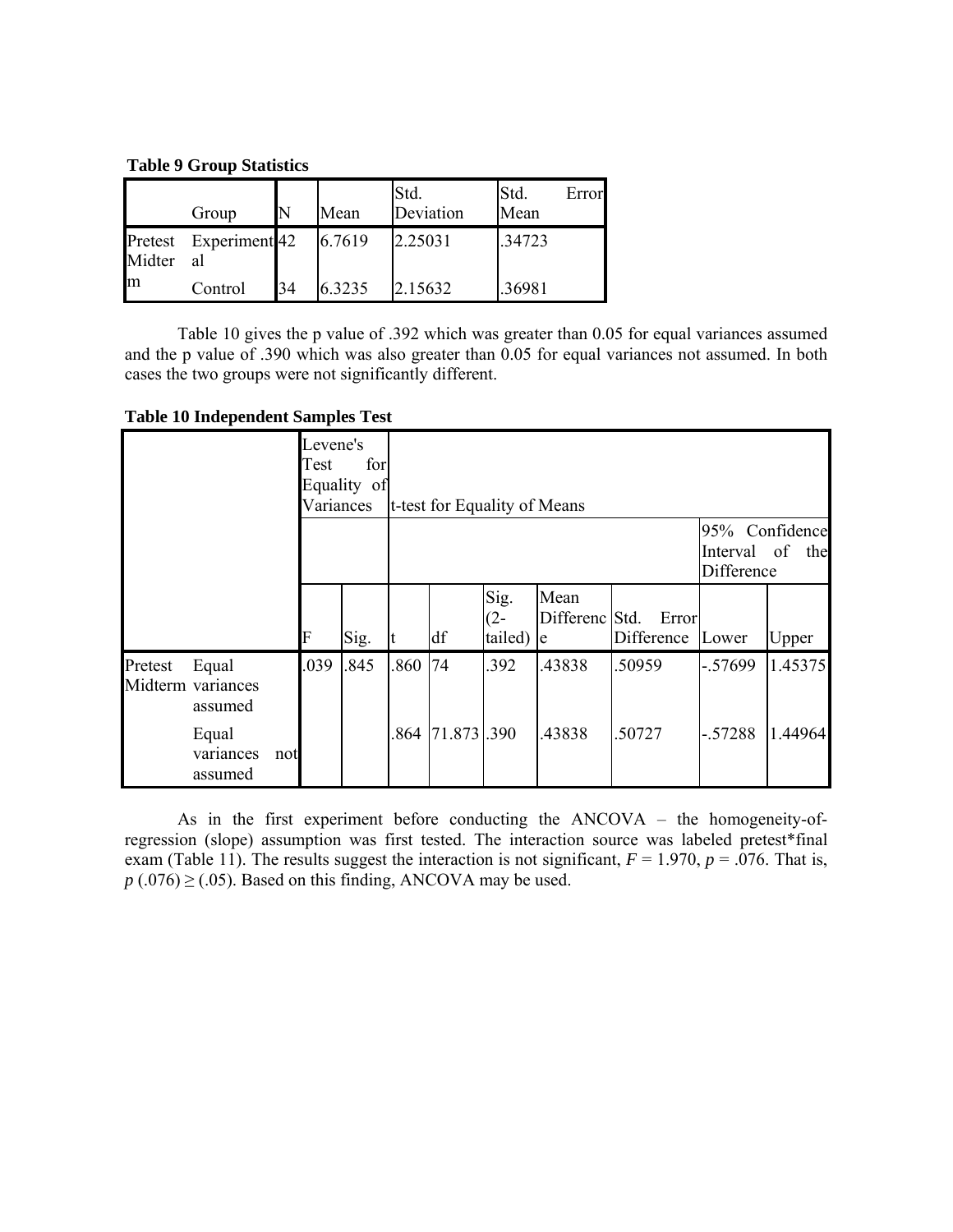| Source               | Type III Sum<br>of Squares | df | Mean Square F |        | Sig. |
|----------------------|----------------------------|----|---------------|--------|------|
|                      |                            |    |               |        |      |
| Corrected Model      | $764.815^a$                | 19 | 40.253        | 4.377  | .000 |
| Intercept            | 274.794                    |    | 274.794       | 29.882 | .000 |
| Pretest              | 173.717                    |    | 24.817        | 2.699  | .018 |
| Final Exam           | 225.973                    |    | 225.973       | 24.573 | .000 |
| Pretest * Final Exam | 126.822                    |    | 18.117        | 1.970  | .076 |
| Error                | 514.974                    | 56 | 9.196         |        |      |
| Total                | 31520.000                  | 76 |               |        |      |
| Corrected Total      | 1279.789                   | 75 |               |        |      |

**Table 11 Tests of Between-Subjects Effects second Experiment** Dependent Variable:Posttest

Table 12 shows that the underlying assumption of homogeneity of variance for the one-way ANCOVA has been met – as evidenced by  $F(11, 64) = 1.462$ ,  $p =$ .168. That is,  $p(.168) > \alpha(.05)$ . Furthermore, this relationship is significant, F(1,  $55$ ) = 7.003, p=.011 < .05. This means that there is a relationship between the covariate and the dependent variable. Thus the covariate was appropriately chosen.

Table 12 Levene's Test of Equality of Error Variances<sup>a</sup> Midterm Experiment

Dependent Variable: Posttest

| IF    | df1 | AF | $\sim$ $\cdot$<br>S12. |
|-------|-----|----|------------------------|
| 1.462 | 11  | 64 | .168                   |

The results shown in Table 13 are as follows: The group source (pretest on the SPSS output) evaluates the null hypothesis that the population adjusted means are equal. The results of the analysis indicate that this hypothesis should be accepted,  $F = 30.28$ ,  $p = .122 > .05$ . Therefore there is no significant difference in the mean of the posttest of the two groups.

Dependent Variable:Posttest

| Source                 | Type III Sum<br>of Squares | df | Mean Square | F      | Sig. |
|------------------------|----------------------------|----|-------------|--------|------|
| Corrected Model        | $637.993^a$                | 12 | 53.166      | 5.219  | .000 |
| Intercept              | 520.014                    |    | 520.014     | 51.046 | .000 |
| <b>VAR00004</b>        | 308.468                    |    | 308.468     | 30.280 | .000 |
| <b>VAR00002</b>        | 178.850                    | 11 | 16.259      | 1.596  | .122 |
| Error                  | 641.797                    | 63 | 10.187      |        |      |
| Total                  | 31520.000                  | 76 |             |        |      |
| <b>Corrected Total</b> | 1279.789                   | 75 |             |        |      |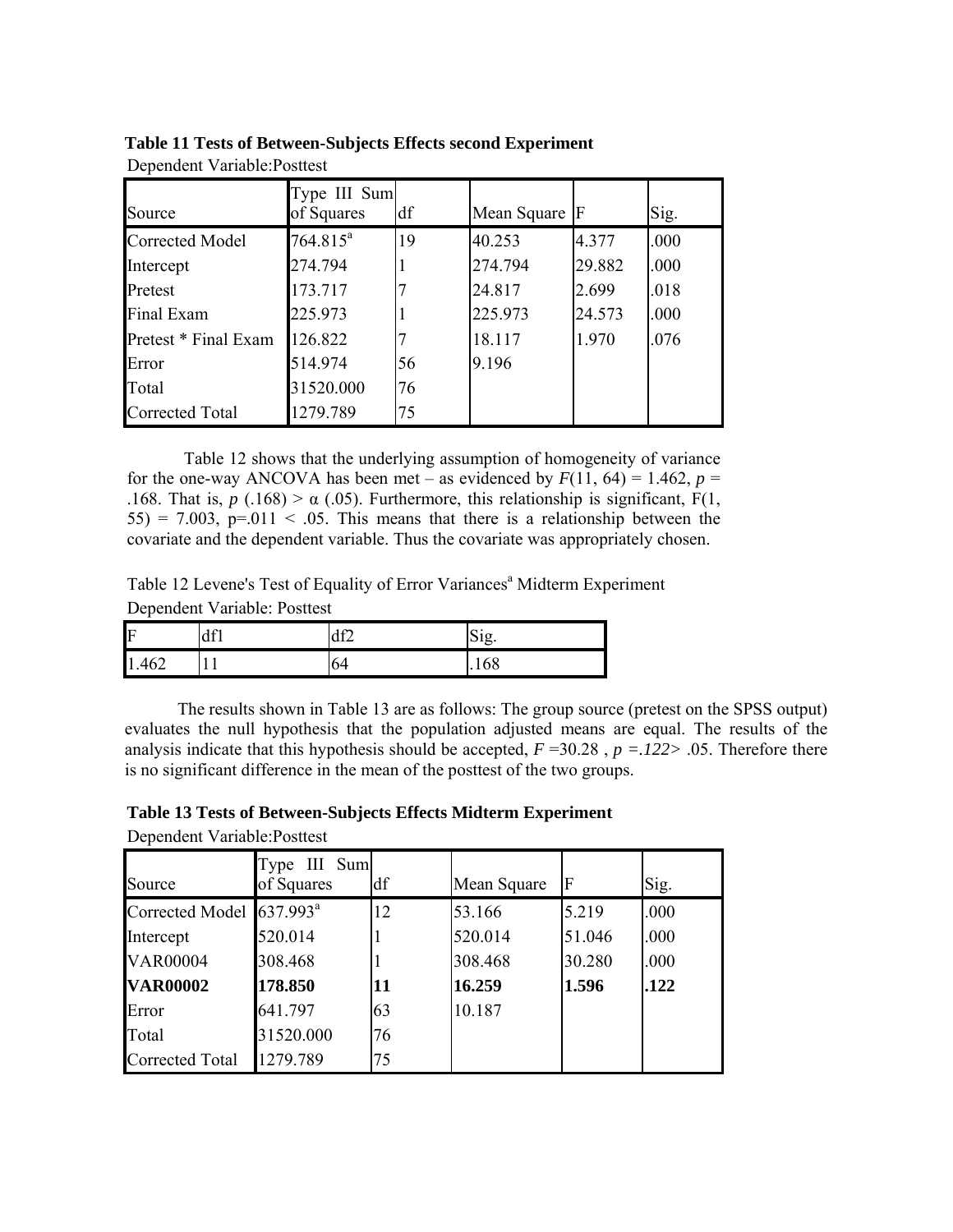#### **8. Findings of the Study**

The seven modules of the courseLab (real number system, polynomials, special products, factoring, fractions and rational exponents, functions) were created in the first semester SY2014- 15. There were two experiments done in the second semester. Two sections of dentistry students were the subjects of the study. In first one and a half months known as the preliminary period, one section was taught using Courselab and the other taught with the lecture, class discussion method. In the next one and a half months known as the midterm period the two groups exchanged places, the experimental group became the control group and vice versa. The results of the second experiment confirmed the findings of the first experiment.

In the first experiment using the t test for independent samples, there was a significant difference between the pretests of the experimental and control groups. Hence the two groups were not equivalent in achievement in the topics of the first experiment from the very start. This does not look good because to start with the experimental and control groups are expected to be equivalent. On the other hand, comparing the pretest and posttest of both the experimental and control groups the result is that both had a significant difference in the mean scores. This means that the two groups learned significantly with the Courselab modules in the experimental group and the lecture method in the control group. Using the Analysis of Covariance it was found that there was no significant difference in the mean of the posttests scores of the two groups.

In the second experiment using the t-test for independent samples the two groups were not significantly different in the pretest. This seem to be a better experiment to start with because the two groups were equivalent before the start of the experiment. The pretest and the posttest of the two groups were significantly different. This means that the two groups learned significantly from the courselab modules for the experimental group and the lecture method for the control group. Using the Analysis of Covariance with the final examination as a covariate, there was no significant difference in the mean achievement scores of the posttest of the two groups.

This study was also interested in finding out the perception of the students on the effectiveness of courselab. The data was taken after the second experiment had been conducted. It is to be noted that perception could be affected by the type of learner these students were. A questionnaire was given to the students to answer which involves the manner by which the students do well in school. Almost 50% do not have any preference for diagrams and use of multimedia. Majority of the students disagreed that they learn better using computer based materials. Seventy two percent agreed and strongly agreed that they learned better by reading a good textbook. These only shows that this particular group of students was not used to using computer in studying instead they prefer using a hardcopy of a textbook. This group learned better with face to face discussion. Seventy seven percent agree and strongly agree that they learned better by listening. Seventy two percent agreed and strongly agreed that they learned better by reading and rereading materials (by this is meant reading a hardbound book).

The other questionnaire given to the experimental group in the midterm asked them to evaluate the Courselab. Their responses were tabulated according to the questions asked. Fifty seven percent disagree that "It was clear how Courselab modules fit into learning Algebra". Fifty seven percent agree that "The program is very effective for students in preparing the test and measuring student's progress". Fifty seven percent disagree that "the scoring system in courselab is very useful for students in preparing their subject's test". To the statement, "the students can easily understand and deal with the interface (e.g., is the screen layout clear and easy to interpret?)" 48% or almost half agree and strongly agree while only 32% disagree or strongly disagree and only 19% is neutral. To the statement "the platform tools are easy for students to use", more than half or 59% agree or strongly agree while only 16% disagree and only 24% are neutral. This means that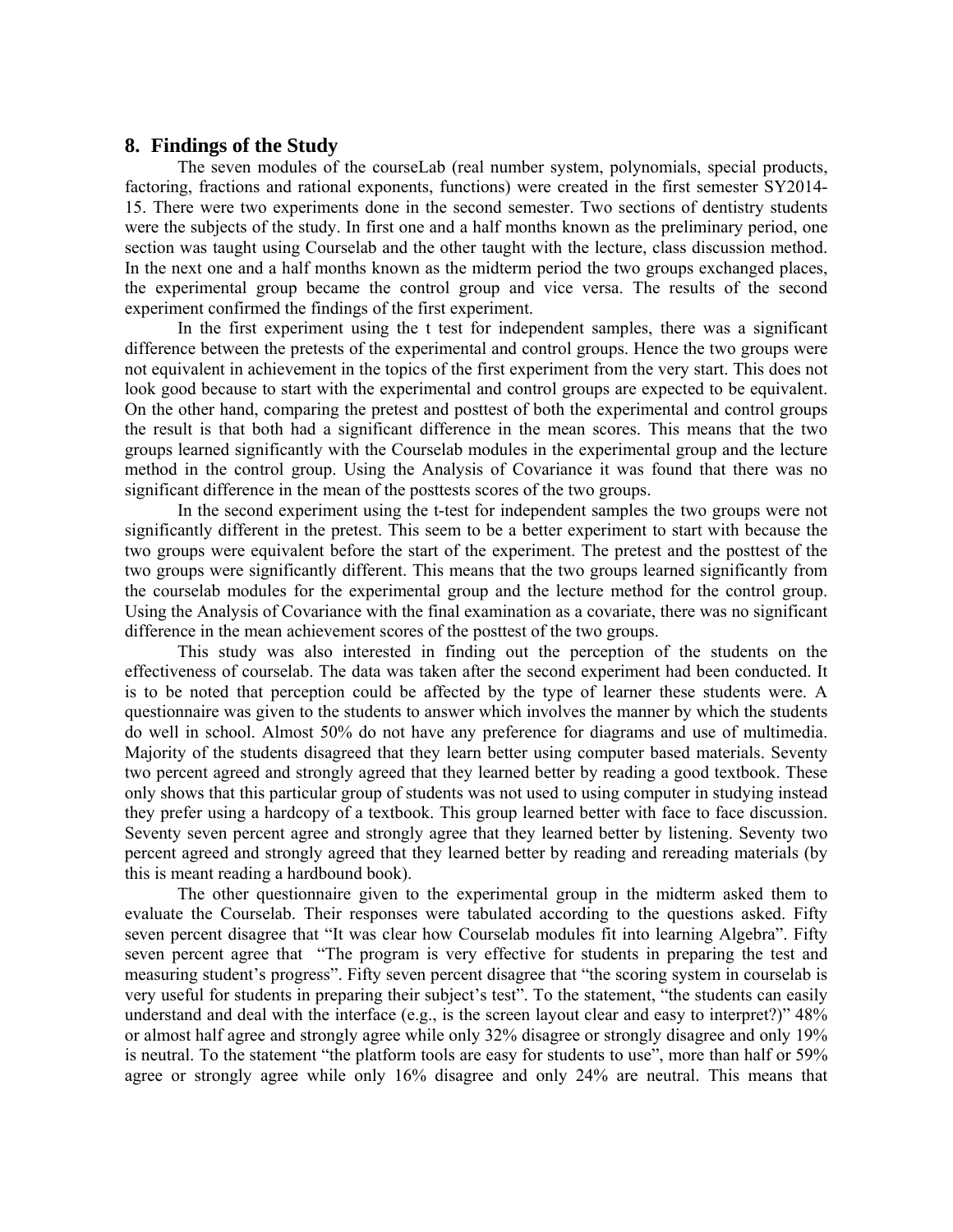courselab was not the problem but it was learning algebra in courselab that was the difficulty. To the statement, "It is easy for the students to answer the questions in the tests designed in courseLab", 38% agree or strongly agree while only 24% disagree or strongly disagree and 38% is neutral. Here it can be seen that although the students had a harder time learning algebra through Courselab the tests designed was easy to answer.

Another reason for the negative perception on use of Courselab as VLE in learning algebra was the learning style of the students. Among the students in the experimental group 57% were auditory and only 40% were visual. On the other hand the control group comprised of 32% auditory and 41% visual. It can be deduced that more than half of the students were auditory in the experimental group. This could justify why in general they prefer the lecture method than the use of VLE.

#### **9. Contribution of this paper**

Education is facing a period of transition from the traditional method of teaching and learning to electronic based learning. Despite resistance from some educators the VLEs cannot be stopped in evolving. This is because the evolution of technology grows exponentially. Educators have to change mindset. The future is becoming more and more technology-centered. Yet the traditional classroom cannot be totally abandoned and be replaced by the virtual classroom. A combination of both will be more effective.

The traditional method is based on the concept of knowledge transfer. Educators claim that learning is better if it is student-centered. Teachers are better facilitators of learning. The educational field therefore is faced with exposure to learning technology as a new concept on teaching and learning.

There are pedagogical barriers to be overcome when teaching and learning take place in VLEs. There are organizational aspects to consider when teaching in VLEs. To be a good teacher does not only mean being a good educator but one has to be a good organizer and designer of information, communication, didactical implementation and media integration. When international and inter-cultural students are present, the teacher's tasks become more complex.

This study may be replicated to evaluate the Courselab in other mathematics subjects other than algebra. The lessons designed in Courselab maybe uploaded and tested whether online contents would make a difference in the achievement of the students. All the features of the Courselab must be incorporated in the lessons. Students can be set to work according to their individual abilities and needs, and can access the network from home as well as in the university. With Courselab students develop independent learning skills and have more control over how and when they work.

#### **Acknowledgement**

I wish to extend my sincere gratitude to te University of the East who granted me the individual research grant in the school year 2014-15. Specifically, I acknowledge the following individuals who approved the grant. President Ester A. Garcia Executive officer of the University of the East, Chancellor Linda P. Santiago of University of the East Manila, Director Olivia Caoili of the Office of Research Coordination, and Dean Justina M. Evangelista of the College of Arts and Sciences, UE Manila.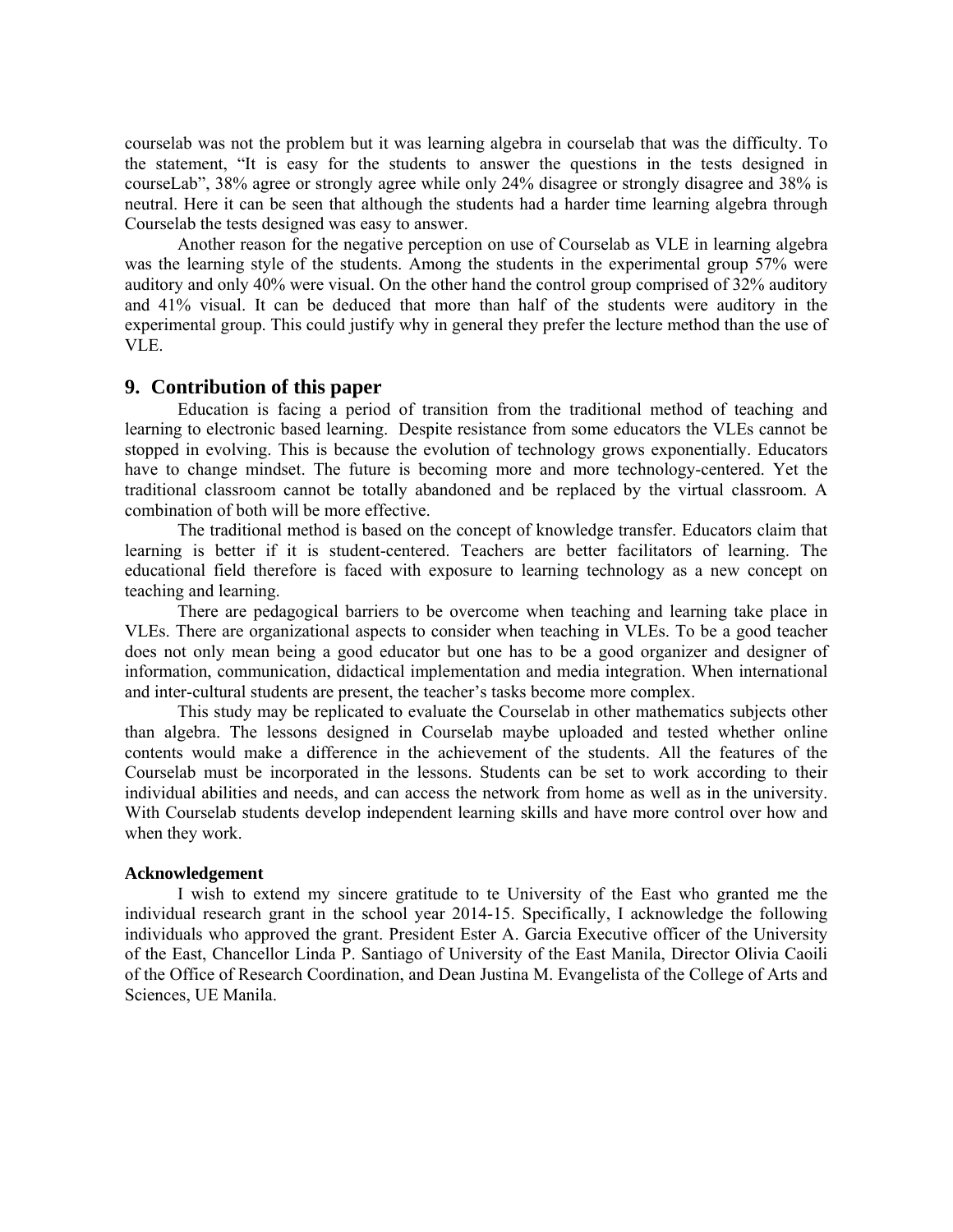## **References**

- [1] Atiqah Norsauzelah Haji Abdullah, Dk Siti Fathiyah Pg Hj Damit, Salina Binti Alias, Hajah Liyana Haji Abdullah, Yusrina Mohd Yassin, (2011) COURSELAB REPORT UNIVERSITI BRUNEI DARUSSALAM
- [2] Balarabe, Yushau (2006) The Effects of Blended E-Learning on Mathematics and Computer Attitudes in Pre-Calculus Algebra The Montana Mathematics Enthusiast, ISSN 1551-3440, Vol. 3, no.2, pp. 176-183 2006© The Montana Council of Teachers of Mathematics
- [3] Dale, C. and Lane, A. (2007). A Wolf in Sheep's Clothing? An Analysis of Student Engagement with Virtual Learning Environments. Journal of Hospitality, Leisure, Sport and Tourism Education . Vol. 6, No. 2. ISSN: 1473-8376. Retrieved from http://www.heacademy.ac.uk/assets/hlst/documents/johlste/vol6n02/156\_dale\_vol6no2.pdf
- [4] Demian P. and Morrice, J., (2012) The use of virtual learning environments and their impact on academic performance. *Engineering Education* 7(1), 11-19. DOI: 10.11120/ened.2012.07010011
- [5] Dillenbourg, P. (2000)Virtual Learning Environments EUN Conference 2000: «Learning in the New Millennium: Building New Education Strategies for Schools». Workshop on Virtual Learning Environments Retrieved from: http://tecfa.unige.ch/tecfa/publicat/dilpapers-2/Dil.7.5.18.pdf
- [6] Fontainha, E.& Gannon-Leary, P. (2008). Communities of Practice and Virtual Learning Communities: Benefits, barriers and success factors. Retrieved from http://econpapers.repec.org/paper/pramprapa/8708.htm
- [7] Foster, W.H. (2002). Using a VLE for teaching foundation level mathematics and statistics. Maths, Stats & OR Network maths caa series: October 2002. Retrieved from: http://ltsn.mathstore.gla.ac.uk/questionnaire/index.asp?quest=1
- [8] Gardner, J., Mallon, M., Cowan, P., and McArdle, M. (2005). Evaluating The Potential for Virtual Learning Environments (VLEs): A VLE for Teaching Citizenship Education & Training Northern Ireland Statistics & Research Agency
- [9] Goldberg HR, McKhann GM. (2000). Virtual Learning Environment. Department of Biology, Johns Hopkins University, Baltimore, Maryland 21218, USA. goldberg@blaze.cs.jhu.edu. Advances in Physiology Education [2000, 23(1):59-66]
- [10] http://www.bbcactive.com/AboutUs.aspx. BBC Active© 2010 Educational Publishers LLP trading as **BBC** Active | Legal notice
- [11] http://www.becta.org.uk/. What the research says about Virtual Learning Environments in teaching and learning. Key Research Evidence about VLEs in Teaching and Learning. Retrieved from:
- [12] Hughes, J., McLeod, S., Brown, R., Maeda, Y., Choi, J. (2007). Academic Achievement and Perceptions of the Learning Environment in Virtual and Traditional Secondary Mathematics